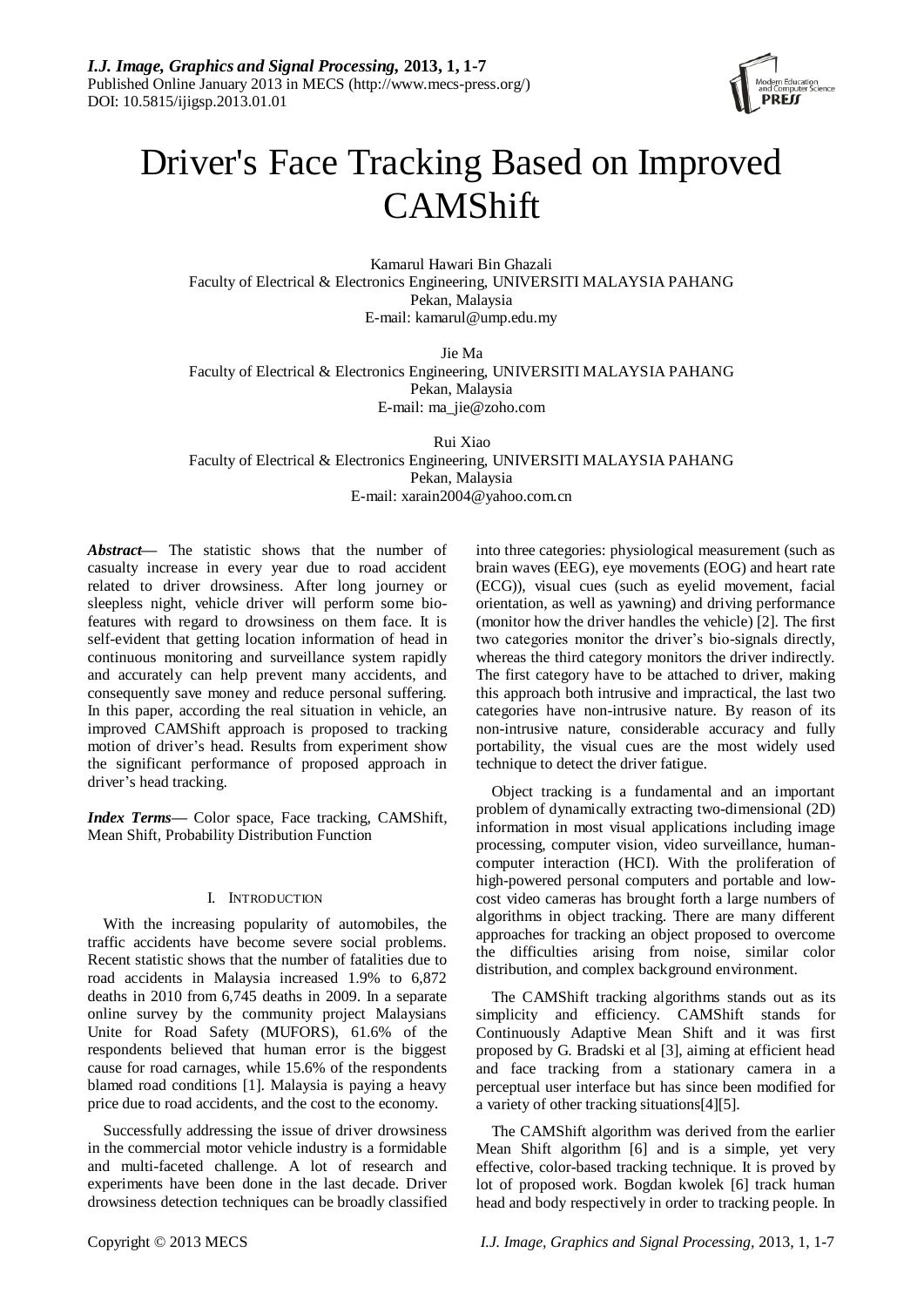the paper [7], color-histogram was presented for tracking; it is insensitive to small object pose change due to discard spatial information. Zhaowen Wang et al [8] used particle filter and CAMShift to Increase the robustness, but the calculation time of particle filter reduce the real-time performance. In the paper [9], David Exner, Erich Bruns et al had accomplished CAMShift efficiently on the GPU; all of the excellent performance makes full use of a GPU's high parallelization capabilities. That means need special hardware support.

This paper proposed an improved CamShift algorithm based on segmentation of skin color in H channel of VSH space to increase the robustness performance. Local back projection was proposed to saving the calculation times and increases the weight of the skin color pixel. Due to captures a richer description of target, the improved CamShift algorithm increase robustness in complex background circumstance.

# II. ALGORITHM ANALYSIS

From the side of defects in CAMShift algorithm, it can help us to know how to make use of this algorithm properly. The defects of CAMShift algorithm are described as follows:

- $\triangleright$  The CAMS hift algorithm is semiautomatic tracking algorithm. It needs be given the target object position information by other object detection algorithm in the first frame to do object tracking.
- $\triangleright$  The CAMS hift algorithm is sensitive to color, so if the similar color distribution exist in background of target object. In the end, the CAMShift will lost the target object or locate wrong object.
- The CAMShift algorithm is suitable for uniformcolored object tracking, so it will fail in high probability when using to track multi-colored object.
- $\triangleright$  Although the CAMS hift algorithm uses HSV color space, it has resistance against changing illumination. But when illumination changes intensively, this algorithm wills underperformance

When detecting driver's fatigue in the vehicle, it is usually to install a camera in front of the driver. In the captured video frame, the vehicle driver's hand or face is the biggest object comparing other object in the video frame. In other words there have seldom other objects to disturb the CAMSfit algorithm. Although driving car on the road, the background behind vehicle driver is almost stationary. Human being's face is uniform-colored distribution object. Light changing in vehicle can affect the performance of CAMShift, but the result can acceptable. Using only hue from the HSV color space gives CAMSHIFT wide lighting tolerance [16]. All the analysis shows that CAMShift is suitable to tracking deriver's face in vehicle

In this paper, firstly, main image segmentation algorithms are classified and reviewed; then evaluation and comparison of image segmentation algorithms are

discussed in depth based on the reason that evaluation of image segmentation is essential in the aspect of comparing the segmentation algorithm and providing advice for improvement.; at last, evaluation results of typical segmentation algorithms in MATLAB environment are summarized and presented.

#### III. METHODOLOGY

When using CAMShift algorithm to track object, the first step is that convert color video frame to HSV. After this step, the other steps can named as back projection, Mean Shift and CAMShift Procedure. All the steps will be present in detail in this paper.

#### *A. HSV COLOR SPACE*

HSV are the two most common [cylindrical-coordinate](http://en.wikipedia.org/wiki/Cylindrical_coordinate_system) representations of points in an [RGB color model,](http://en.wikipedia.org/wiki/RGB_color_model) which rearrange the geometry of RGB in an attempt to be more [perceptually](http://en.wikipedia.org/wiki/Color_vision) relevant than the [cartesian](http://en.wikipedia.org/wiki/Cartesian_coordinate_system) representation. HSV stands for hue, saturation, and value, and is also often called HSB (B for brightness) [13]. Hue is the attribute of a visual sensation according to which an area appears to similar to one of the perceived colors: red, yellow, green and blue, or to a combination of two of them. It can be described in terms of an angle on the above circle. Although a circle contains 360 degrees of rotation, the hue value is normalized to a range from 0 to 255, starting from red. Saturation measures the departure of a hue from achromatic, i.e., from white or gray. In other words, saturation represents the vibrancy of the color. Its value ranges from 0 to 255. The lower the saturation value, the more gray is present in the color, causing it to appear faded. Value measures the departure of a hue from black, the color of zero energy. It ranges from 0 to 255, with 0 being completely dark and 255 being fully bright. From figure 1, it can be explained more clearly.



Figure 1. HSV color cylinder [13]

RGB to HSV Algorithm [14]: Given: R, G and B, each on domain [0, 1] Desired: The equivalent H, S, and V, each on range [0, 1]

1.  $V: = max(R, G, B);$ 

2. Let 
$$
X
$$
: = min( $R$ ,  $G$ ,  $B$ );

2. Let X: = min(R,G,B);  
\n3. 
$$
S = \frac{V - X}{V}
$$
; if S = 0 return;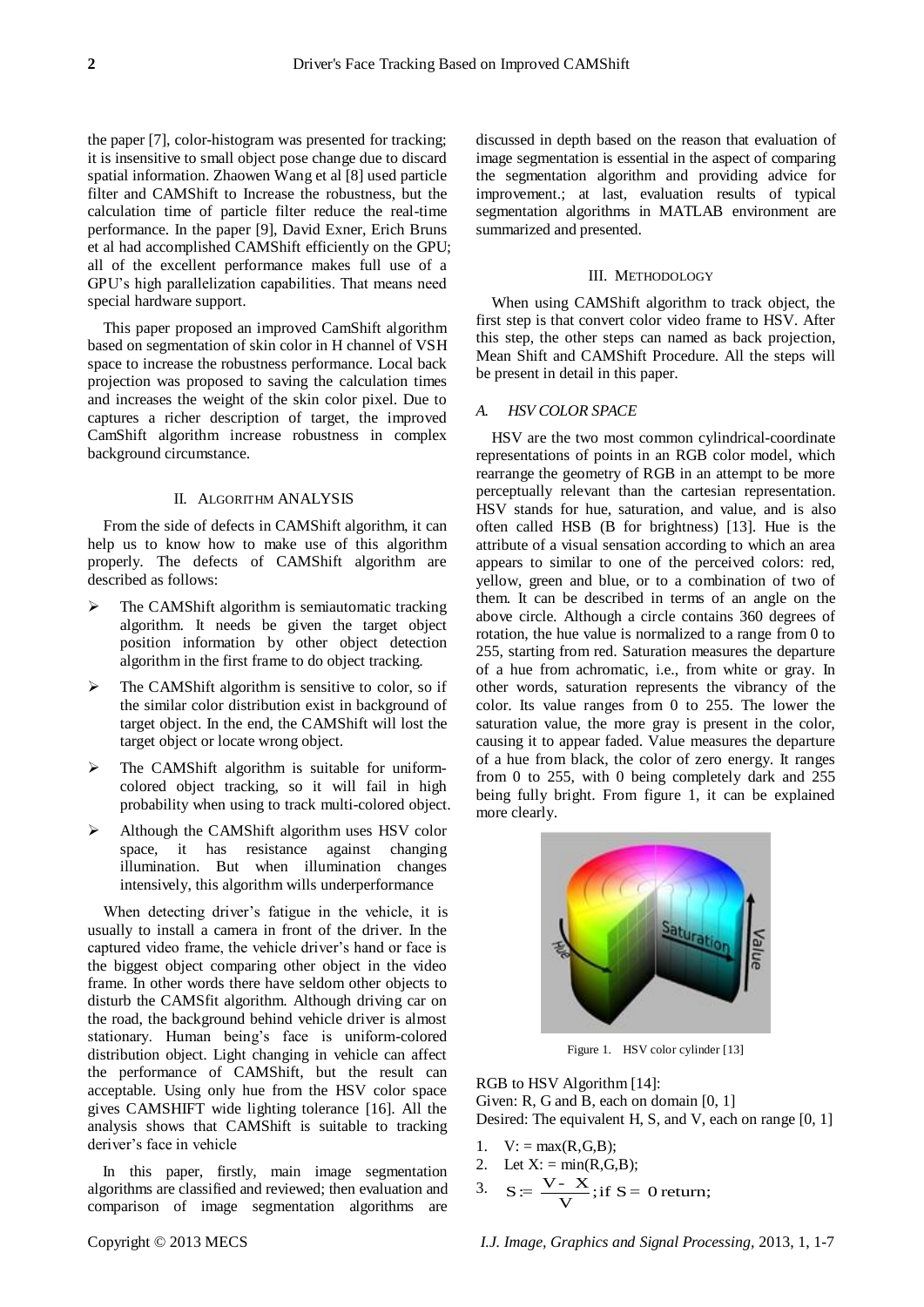4. Let 
$$
r = \frac{V - R}{V - X}
$$
;  $g = \frac{V - G}{V - X}$ ;  $b = \frac{V - B}{V - X}$ ;  
5. If R=V then H: = (if G=X then 5+b else 1-g);

If G=V then  $H := ($  if B=X then  $1+r$  else 3-b); Else H = (if R=X then  $3+g$  else 5-r);

$$
6. \quad H \coloneqq \frac{H}{6};
$$

The image of H, S and V channels is as follows:



Figure 2. The image of H,S and V channels

#### *B. BACK PROJECTIONS*

Back projection is a primitive operation that associates the probability of being part of the tracked object in the image of each pixel with the value of the calculated color histogram [10]. The histogram is calculated as

$$
q_{u} = \sum_{i=1}^{n} d[p(x_i) - u], \ u = 1...m.
$$
 (1)

Here  $\delta$  is unit impulse function. The p  $(\mathbf{x}_i)$  associating the pixel at  $x_i$  with the index of its color bin in the quantized feature space is the image histogram value of the elements in H channel. The formula of histogram normalization is as

$$
\overline{q}_{u} = \min\{\frac{255}{\max(q)} * q_{u}, 255\}, \text{ for } u = 1...m. \tag{2}
$$

The range of values in  $[0, \max(q)]$  can be normalized to the interval of [0, 255] based on formula (2) . Here the function max (q) denotes the maximum value of the histogram. Then the image element value of image corresponding to the value of the histogram for each color can be linked up by back-projection. That is the greatest probability of Neurosurgery which is

corresponding to the histogram of the pixel, which can be showed with high brightness. This probability distribution of the color can be showed in Fig. 3. Figures (a) are the RGB picture of target object. Figures (b) are the histogram of target object in V channel of HSV color space. Figures(c) are original image. Figures (d) are back projection of whole image according target histogram in H channel.



#### *C. MEAN SHIFT*

The Mean Shift algorithm is used as a way to converge from an initial area for location and scale to the best match based on the color-histogram similarity. Mean shift procedure is applied to find the mass center of the current tracked region, it described by Figure 4.. And the calculated mass center will be used as the initial center of the next frame.

Let a kernel function is given as following:

$$
K(x_i - x) = e^{c\mathbb{I}x_i - x\mathbb{I}^2}
$$
\n(3)

This Gaussian kernel function determines the weight of nearby points for re-estimation of the mean. The weighted mean of the density in the window determined by K is

$$
m(x) = \frac{\hat{a}_{x_i \hat{i} N(x)} x_i * K(x_i - x)}{\hat{a}_{x_i \hat{i} N(x)} K(x_i - x)}
$$
(4)

Copyright © 2013 MECS *I.J. Image, Graphics and Signal Processing,* 2013, 1, 1-7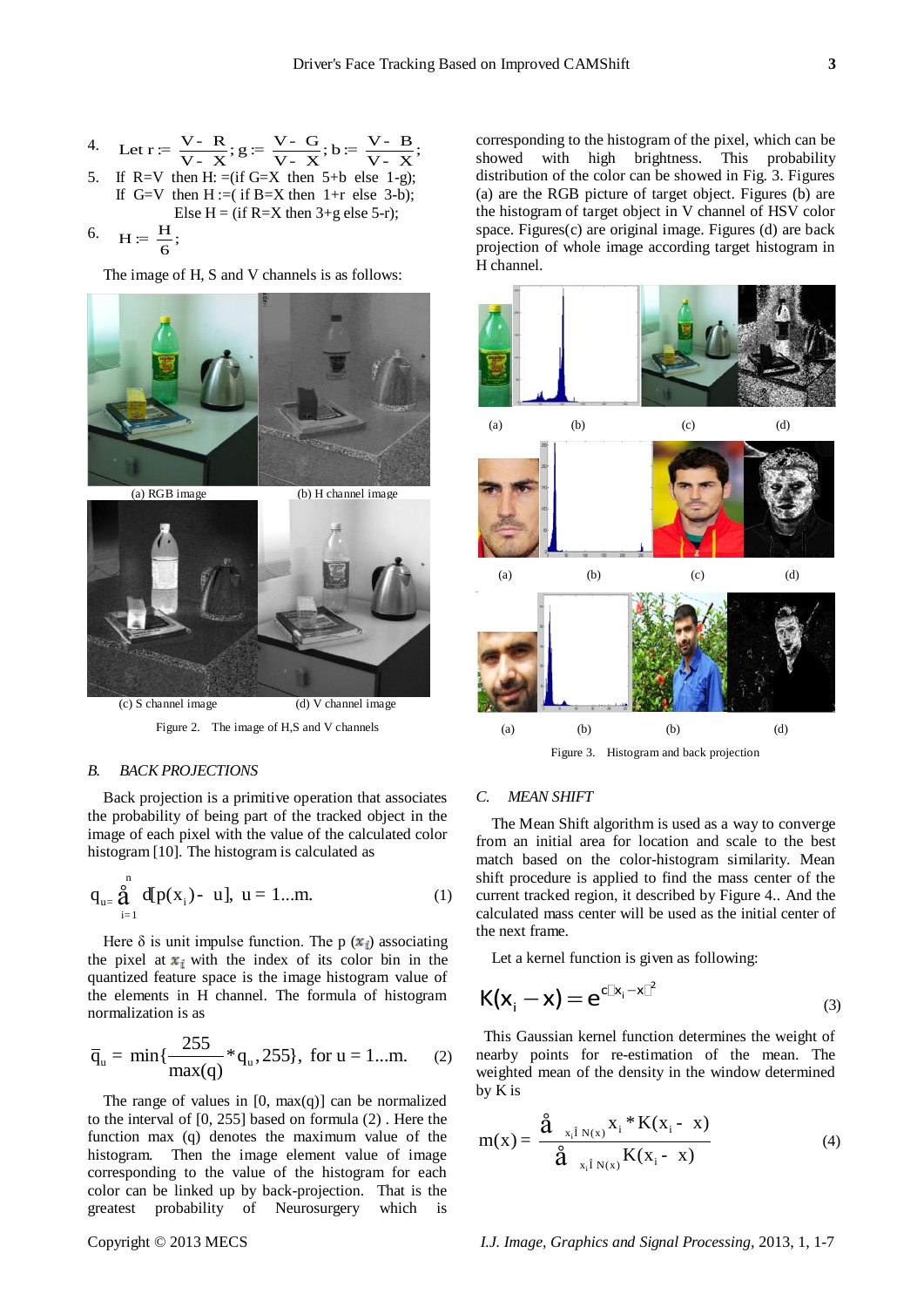where  $N(x)$  is the neighborhood of x, a set of points for which  $K(x) \neq 0$ . The mean shift algorithm sets  $x \leftarrow m(X)$ , repeats the estimation until m(x) converges.



Figure 4. Find the densest region

#### *D. CAMSHIFT PEOCEDURES*

After convergence of Mean Shift accomplished in previous frame, the mass center will be updated .after that the new mass center be treated as central point of search window in new video frame. In this way, the target object can be found in each frame sequences, no matter the position of the target object.

#### *E. SUMMARY OF CLASSIC CAMSHIFT ALGORITHM*

The CAMShift algorithm has been used to adaptively meet the size and location of the search window. Current frame's localization results of the tracked object are reported and used to set the size and location of the search window in the next frame image. Firstly, it is usually converts video frame to HSV colorful space. The CAMShift algorithm is shown as follows [10, 11, 12]:

- (a) Set the calculation region of the probability distribution to the whole image.
- (b) Choose the initial location of the 2D mean shift search window.
- (c) Calculate the color probability distribution in the 2D region centered at the search window location in an ROI slightly larger than the mean shift window size
- (d) Run Mean Shift algorithm, to get a new location and size of the search window. The centroid of search window can be obtained by calculating the moment of search window as follows :

The zero-order moment: 
$$
M_{00} = \sum_{x} \sum_{y} l_c(x, y)
$$
 (5)

The first-order moments of x and y:

$$
\begin{cases}\nM_{00} = \sum_{x} \sum_{y} x I_c(x, y) \\
M_{00} = \sum_{x} \sum_{y} y I_c(x, y)\n\end{cases}
$$
\n(6)

The centroid of search window:

$$
x_0 = \frac{M_{10}}{M_{00}}, \quad y_0 = \frac{M_{01}}{M_{00}}
$$
 (7)

The size of search window:

$$
s = 2 * \sqrt{\frac{M_{00}}{256}}
$$
 (8)

(e) In the next frame of video images, use the value obtained by Step c to re-initialize the search window's location and size, and then jump to Step C to continue to run until convergence.

# *F. IMPROVED CAMSHIFT ALGORITHM*

In the back projection step of classic CAMShift, looking for exist color pixel in H channel histogram and changing value of each pixel are time-consuming works. Unfortunately, the back projection step will map object H channel histogram into whole image through the whole period of tracking. In paper [17], skin color segmentation using H threshold is presented, if pixels belong to range of skin color then the pixel's value in V channel equal one, otherwise the value is zero in H channel. But the value of skin in V channel is affected by illumination.

In different light condition, the central point of the skin distribution is different. As shown in the Figure 3.b, the uniform-colored object has single peak in its histogram chart in regular light condition. Therefore, a self-adaptive threshold method was presented in there. In the frame of video, the histogram of target object was calculated in H channel of HSV. Then, the peak of histogram will be selected; the value of bin (P) in peak is the center-point of skin-color distribution. In the paper, the values of H channel are divided into 256 levels (bins) from 0 to 255.after that According experiments, the range [P-13, P+13] can cover the color of skin, this threshold will be used to segment sequent frames. The segmentation is shown in the Figure 5.

In general, they have the same function for find target object in video frame. So, this step will be substituted for the back projections step. By using proposed method, there are two aspects contribute to tracking algorithm. Firstly, driver's face will be found very quickly using proposed algorithm and it will improve real-time performance. Secondly, self-adaptive threshold is going to be used that can enhance the robust performance of light changing for tracking algorithm.



Figure 5. Self-adaptive threshold segmentation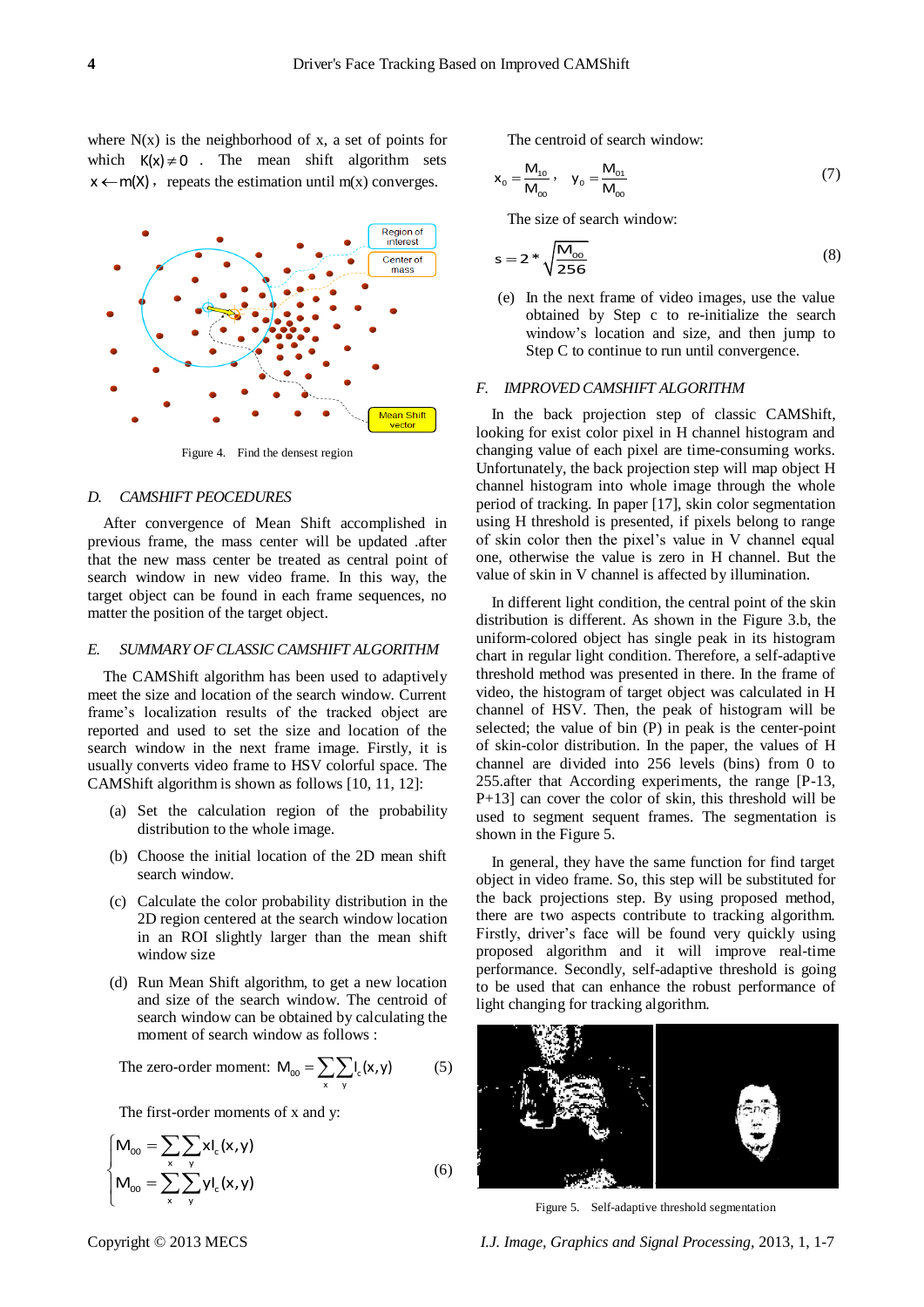When human being drives a vehicle, driver's head move very slow and has limited active area. A subwindow of video frame can be set up; all the calculation process of CAMShift will be limited in the sub-window. In other words, searching driver's face, doing morphological operation and running mean shift operation just have relationship with the sub-windows. It will improve real-time performance of tracking algorithm by reason of saving calculation consumption. This sub window also will help the algorithm find face from<br>background accurately, because reducing the background accurately, because reducing the disturbances from background.

The CAMShift algorithm can cooperate with face detection smoothly. One of the most classic and power face detection methods is Viola-Jones detector proposed by Paul Viola and Michael Jones in Second International Workshop On Statistical and computational Theories of Vision[15].The Viola-Jones detector is a strong binary classifier build of several weak detectors as shown in Figure 6. Each weak detector is an extremely simple binary classifier, those weak classifier trained by Harrlike features as Figure 7 shown. Casusing Viola-Jones face detector insensitive to color distribution; it can provide accurate position information to CAMShift tracking system. Other face detection methods, for example skin-color classifier, also can work smoothly with CAMShift.



Figure 6. Schematic depiction of a the detection cascade



Figure 7. The feature prototype of simple Harr-like

The tracking process of improved CAMShift can be denoted on figure 8.



Figure 8. Flow chart of improved CAMShift

#### IV. EXPERIMENTS

In this phase, two video will be used to verify the validity the algorithm proposed in this paper. The hand tracking video (red cup) is downloaded from internet.

Figure 9 is the result of improved CAMShift algorithm and classic CAMShift algorithm.to track hand. The above images are result of the improved CAMShift algorithm; the below ones are the classic CAMShift algorithm result. Figure 10 is the motion trajectory of tracked hand. The left image is outcome of the improved CAMShift algorithm the right one is outcome of classic CAMShift algorithm.



a. Using improved CAMShift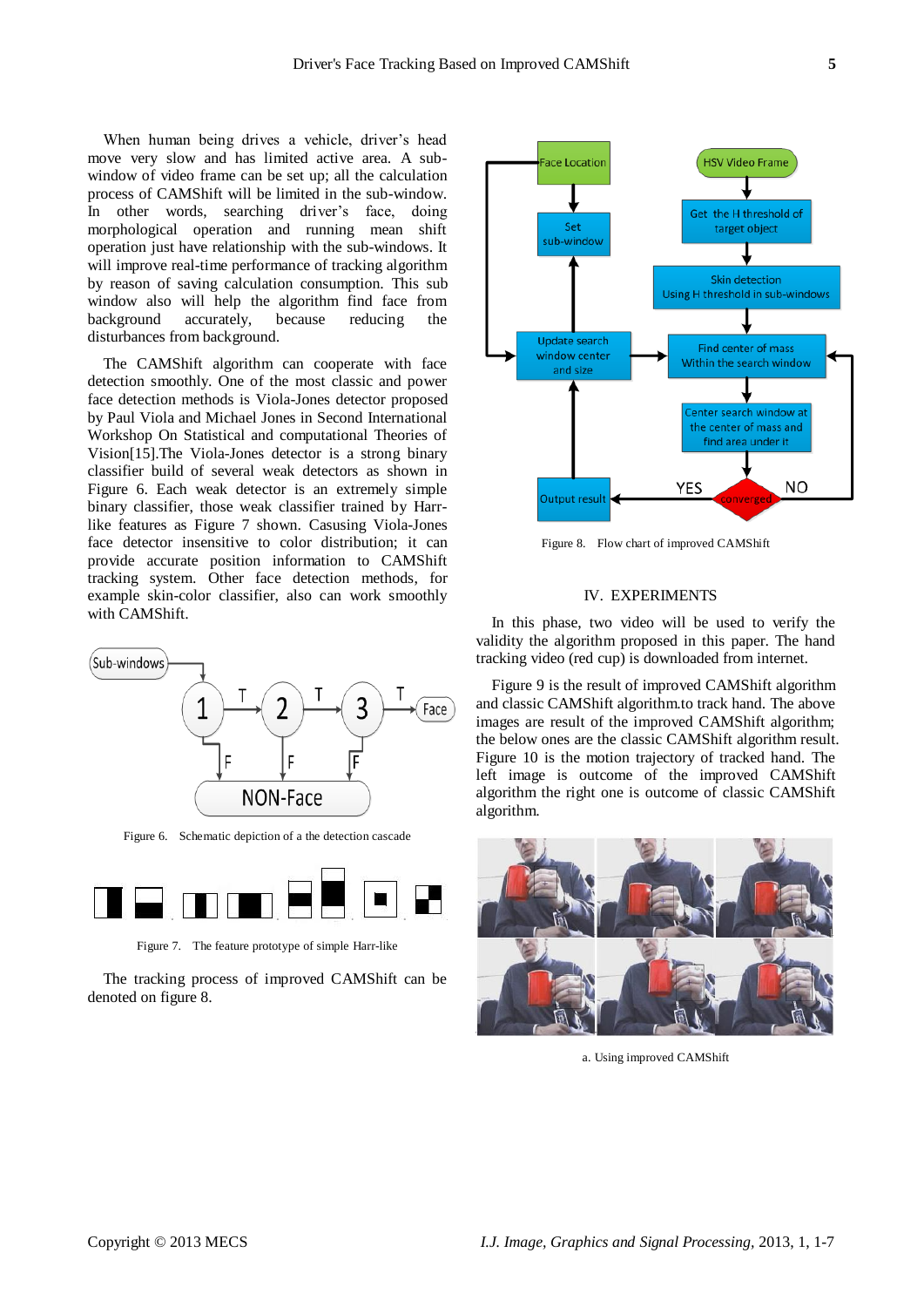

b.Using Classic CAMShift Figure 9. Tracking result



Figure 10. Motion trajectory



Figure 11. Results of face tracking

## V. CONCLUSIONS

In this paper, an improved CAMShift algorithm according the driver's head motion was proposed. Experimental results indicate that the overall performance of the proposed algorithm is rapid and reasonable compared with the classic algorithms. The performance of improved algorithm has considerable robustness when illumination changing. However this algorithm still has space to improve such as if an object similar to face locate in sub-window, the algorithm will miss of target object. These will be addressed in future works.

#### **REFERENCES**

[1] Malaysia Sees Increased Road Fatalities. Retrieved June 18, 2011, from www.roadtrafictechnology.com/news/news108439.html.

- [2] Reinier Coetzer, Driver fatigue detection based on eye tracking, in Southern Africa Telecommunication Networks and Applications Conference (SATNAC), 2010.
- [3] Bradski G R. Computer V ision F ace T racking F or Use i n a Perceptual User In terface[M].Intel T echnology Journal,1998.
- [4] J. G. Allen, R. Y. D. Xu and J. S. Jin, Object tracking using camshift algorithm and multiple quantized feature spaces, in Proceedings of the Pan-Sydney area workshop on Visual information processing, ACM International Conference Proceeding Series Vol. 100 (Australian Computer Society, Inc., Darlinghurst, Australia, 2004).
- [5] N. Liu and B. C. Lovell, Mmx-accelerated real-time hand tracking system, in IVCNZ 2001, (Dunedin, New Zealand, 2001).
- [6] Bogdan Kwolek. CamShift based tracking in joint color-spatial spaces [J] . Computer Analysis of Images and Pat2 terns, 2005 (3691): 693 - 700.
- [7] Z. Zivkovic and B. Krose, An em-like algorithm for color-histogram based object tracking, in IEEE Computer Society Conference on Computer Vision and Pattern Recognition (CVPR), 2004.
- [8] Zhaowen Wang, XiaoKang Yang , Yi Xu, CamShift guided particle filter for visual tracking, Signal Processing Systems. China: Shanghai: IEEE Workshop, 2007: 301- 306..
- [9] David Exner, Erich Bruns, Daniel Kurz, and Anselm Grundhὅfer, Fast and Robust CAMShift Tracking, in IEEE Computer Society Conference on Computer Vision and Pattern Recognition (CVPR), 2010.
- [10]Xia Liu, Hongxia Chu, Pingjun Li. Research of the Improved Camshift Tracking Algorithm. IEEE International Conference on Mechatronics and Automation, PP 5-8, August, 2007.
- [11]Liu Xue, Chang Faliang, Wang Huajle. An object tracking method based on improved camshift algorithm. Control & Automation.2007,v23, n7-3, p297-298, 305.
- [12] penvc Source Computer Vision Library Reference Manual, version 0.001,2000.
- [13] HSL and HSV, Retrieved June 18, 2011, from http://en.wikipedia.org/wiki/ HSL\_and\_HSV# Hue\_and\_chroma.
- [14]A.R. Smith, "Color Gamut Transform Pairs,"SIGGRAPH 78, pp. 12-19, 1978.
- [15]Paul Viola, Michael J. Jones, Robust Real-Time Face Detection, International Journal of Computer Vision 57(2), 2004
- [16]Gary R. Bradski, Computer Vision Face Tracking For Use in a Perceptual User Interface, Intel Technology Journal Q2 '98.